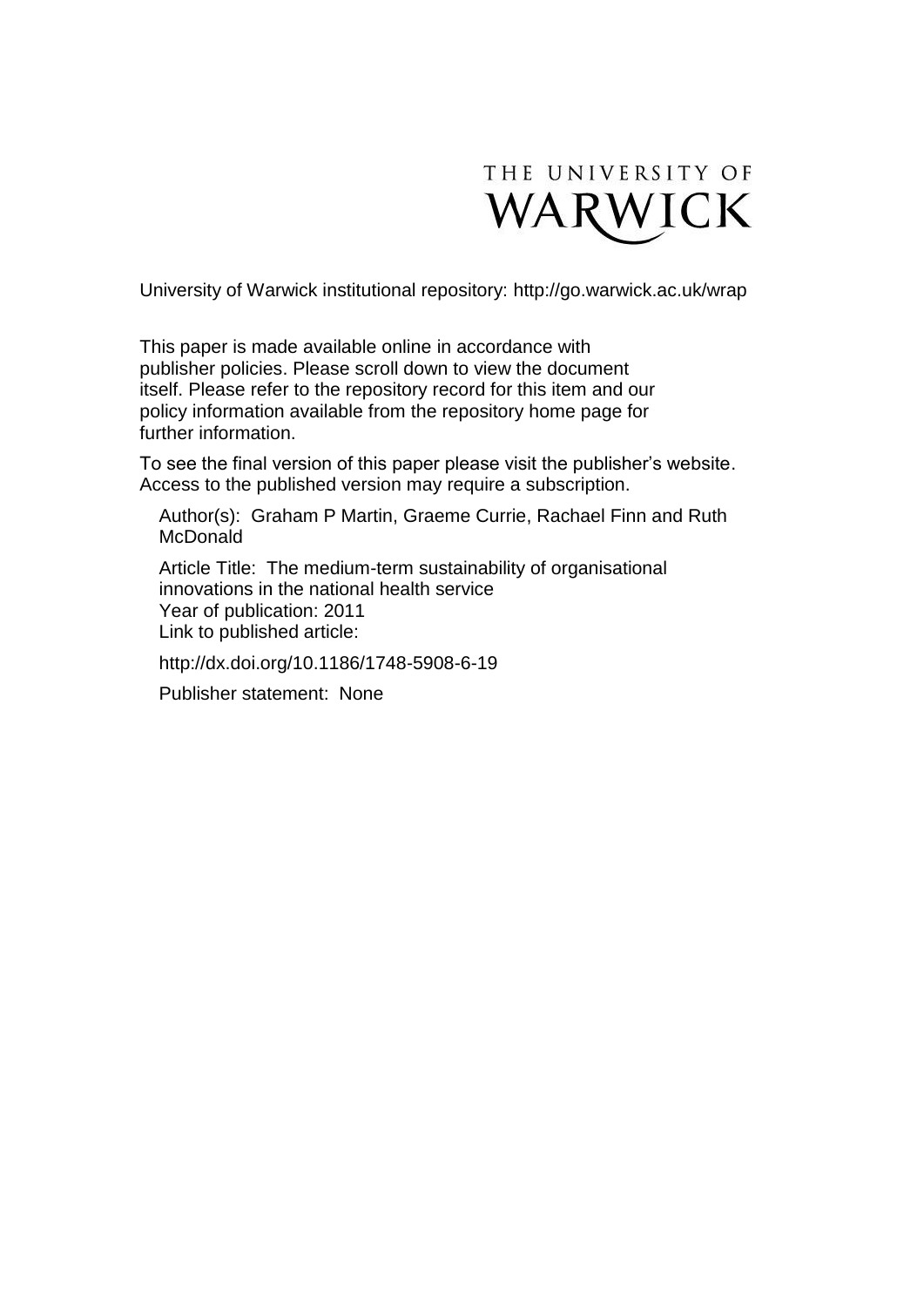# **STUDY PROTOCOL CONSUMING THE CONSUMING OPEN ACCESS**



# The medium-term sustainability of organisational innovations in the national health service

Graham P Martin<sup>1</sup>, Graeme Currie<sup>2</sup>, Rachael Finn<sup>3</sup>, Ruth McDonald<sup>4\*</sup>

# Abstract

**Background:** There is a growing recognition of the importance of introducing new ways of working into the UK's National Health Service (NHS) and other health systems, in order to ensure that patient care is provided as effectively and efficiently as possible. Researchers have examined the challenges of introducing new ways of working–'organisational innovations'–into complex organisations such as the NHS, and this has given rise to a much better understanding of how this takes place–and why seemingly good ideas do not always result in changes in practice. However, there has been less research on the medium- and longer-term outcomes for organisational innovations and on the question of how new ways of working, introduced by frontline clinicians and managers, are sustained and become established in day-to-day practice. Clearly, this question of sustainability is crucial if the gains in patient care that derive from organisational innovations are to be maintained, rather than lost to what the NHS Institute has called the 'improvement-evaporation effect'.

Methods: The study will involve research in four case-study sites around England, each of which was successful in sustaining its new model of service provision beyond an initial period of pilot funding for new genetics services provided by the Department of Health. Building on findings relating to the introduction and sustainability of these services already gained from an earlier study, the research will use qualitative methods–in-depth interviews, observation of key meetings, and analysis of relevant documents–to understand the longer-term challenges involved in each case and how these were surmounted. The research will provide lessons for those seeking to sustain their own organisational innovations in wide-ranging clinical areas and for those designing the systems and organisations that make up the NHS, to make them more receptive contexts for the sustainment of innovation.

Discussion: Through comparison and contrast across four sites, each involving different organisational innovations, different forms of leadership, and different organisational contexts to contend with, the findings of the study will have wide relevance. The research will produce outputs that are useful for managers and clinicians responsible for organisational innovation, policy makers and senior managers, and academics.

# **Background**

There is a growing evidence base on the challenges of introducing new ways of working into complex organisational environments such as the UK's National Health Service (NHS). This evidence base covers the difficulties of achieving changes in professional bureaucracies infused with powerful institutional forces and the interventions that can be developed in order to increase the likelihood that such changes are accepted by the diverse stakeholder groups who will determine success or failure. However, there is considerably less knowledge of

\* Correspondence: [ruth.mcdonald@nottingham.ac.uk](mailto:ruth.mcdonald@nottingham.ac.uk)

4 Business School, University of Nottingham, Nottingham, UK

Full list of author information is available at the end of the article

what happens after the initial 'push' for adoption of an organisational innovation of this kind has ended. In the short term, a new way of working may be developed, put into practice, and made to work, but what happens after the immediate campaign to introduce organisational change–for example, a policy mandate, a campaign to convince stakeholders of the worth of change, or short-term pump-priming money–ceases? This study will build on the existing literature on the uptake of new ways of working in the NHS, and on the emergent literature on the medium- and longer-term maintenance of these new ways of working, to produce new knowledge about what helps and hinders sustainability of such organisational innovations.



© 2011 Martin et al; licensee BioMed Central Ltd. This is an Open Access article distributed under the terms of the Creative Commons Attribution License [\(http://creativecommons.org/licenses/by/2.0](http://creativecommons.org/licenses/by/2.0)), which permits unrestricted use, distribution, and reproduction in any medium, provided the original work is properly cited.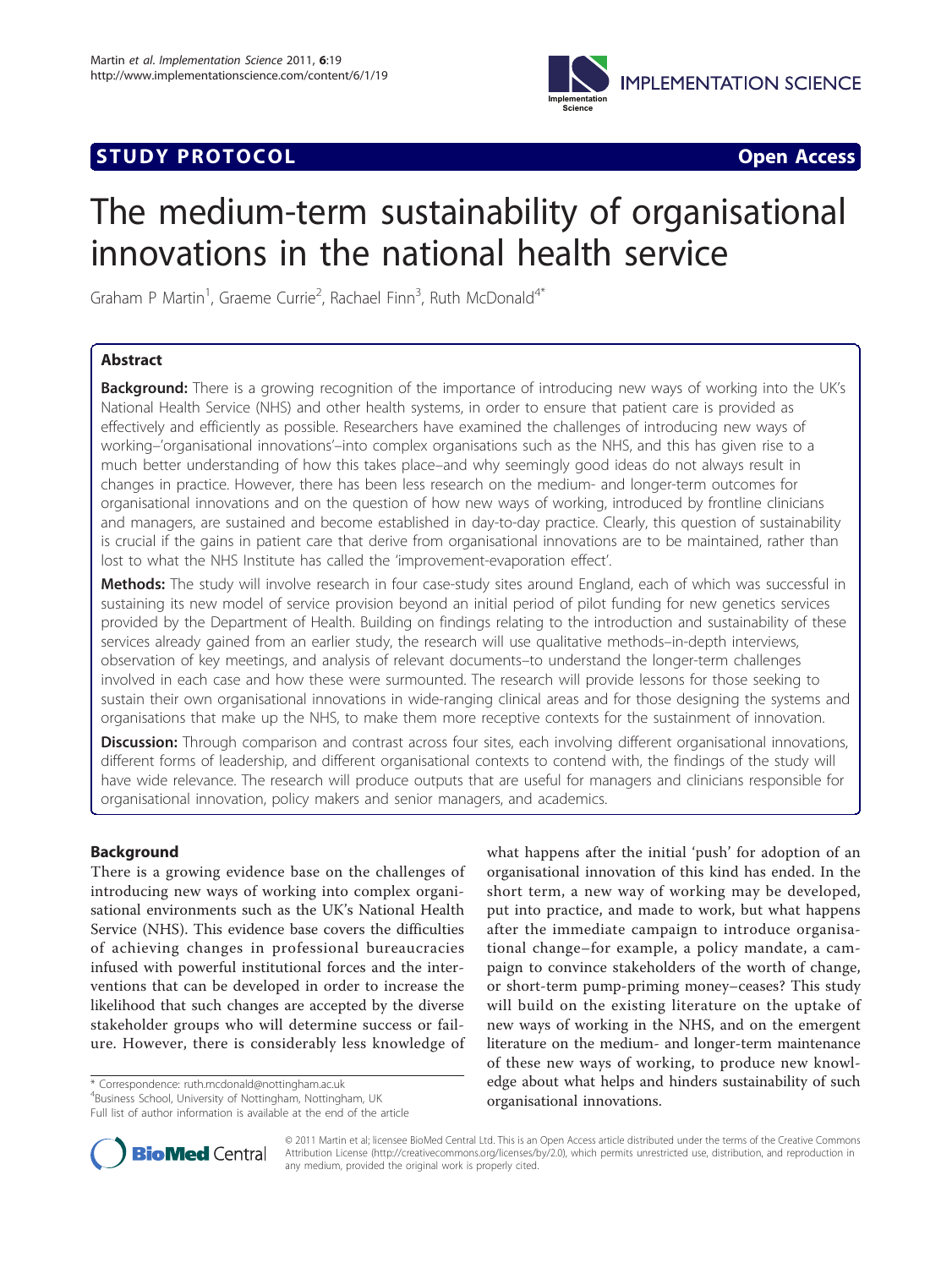The existing literatures on change management, diffusion of organisational innovations, and public policy and management provide important lessons on the nature of the challenges relating to instituting, sustaining, and spreading change in the NHS and other complex public-service organisations. Recent literature in these fields has diverged from traditional models of the uptake and diffusion of innovations to be found in accounts such as that of Rogers [[1\]](#page-6-0). Increasingly, this literature emphasises instead that 'the dissemination of innovations is not necessarily a linear process', but one in which 'rational, institutional and political forces' are implicated [[2\]](#page-6-0). There is an increasing recognition of the importance of the complex nature of the public-service environment [[3\]](#page-6-0), as well as of the fact that organisational innovations are rarely so simple that they can be implemented without implications for wider practices, care pathways, and professional jurisdictions [[4](#page-6-0)]. The implementation of such organisational innovations in public-service professional bureaucracies such as the NHS is thus a much more 'messy, dynamic, and fluid' [[5\]](#page-6-0) process than the linear 'S-curve' of innovation diffusion would suggest.

This has important implications for those seeking to introduce, replicate, and sustain change in the NHS. New ways of providing services will not translate simply into practice, even if backed by a substantial evidence base. Rather, they are likely to require considerable negotiation and political action. There is a growing evidence base on the kinds of interventions that can encourage uptake of organisational innovations, such as leadership distributed across the professional groups affected by the change [\[6](#page-6-0)-[8\]](#page-6-0), efforts to align innovations with wider group interests and policy pressures [[9\]](#page-6-0), and pursuing uptake as a process of adaptation to local need and context rather than simple adoption of a potentially inappropriate innovation [[4\]](#page-6-0). Uptake is also more likely where certain contextual conditions are in place, such as strong interprofessional and interorganisational networks, and a receptive organisational culture [[10,11\]](#page-6-0). Some aspects of Pettigrew *et al.*'s [[12\]](#page-6-0) model of a receptive context for organisational change might also be seen as applying to 'bottom-up' organisational innovations led from frontline clinicians and managers, with its identification of external pressures, skilled leadership, management-clinician relationships, supportive culture, clear policy/strategy, interorganisational networks, clear priorities, and fit between the change agenda and the organisation. These kinds of active interventions and contextual conditions are all the more crucial to the chances of change where organisational innovations emerge from the bottom up, led by individual clinicians or managers with 'good ideas' rather than driven by

policy makers or by powerful organisations such as the National Institute for Health and Clinical Excellence (NICE) [\[8,13\]](#page-6-0).

These factors are likely also to be important in work aimed at sustaining organisational innovations that have been successfully introduced. Some factors (e.g., a supportive organisational culture) are likely to come into play earlier on in the introduction of an organisational innovation, whereas others are likely to be more important in sustaining, maintaining, and routinising change (e.g., interorganisational relationships). However, there may also be further, divergent factors involved in ongoing sustainability of change. Over time, initial favourable conditions become less important, and the question becomes one of how far 'this innovation has the capacity to continue to adapt to current and foreseeable system conditions' [[14\]](#page-6-0). To date, however, there has been little research on the question of the medium- and longer-term sustainability of organisational innovations. As Fitzgerald and Buchanan [[15\]](#page-6-0) note, 'in most studies of change, the focus has been with the "front end", with initiation, resistance, and implementation', with little attention paid to 'the process of change over a longer time frame'. In their systematic review of innovation in service organisations, Greenhalgh *et al.* [\[16\]](#page-6-0) similarly found evidence to be 'very sparse', with a 'near absence of studies focusing primarily on the sustainability of complex service innovations'.

Thus there is a need for more research on how to mitigate the 'improvement-evaporation effect', as the NHS Institute [[17](#page-6-0)] has termed it, and in particular, on the factors associated with successful sustainability and routinisation of organisational innovations [[14,18](#page-6-0)]. In particular, what strategies–including but not limited to those outlined above–are required in establishing change that is robust enough to survive and thrive in a competitive NHS environment subject to changing priorities and finite resources, without the support of a topdown push by policy makers? This research seeks to provide answers to these questions by following four more or less bottom-up organisational innovations from a previous study carried out by the investigators. These innovations, each providing clinical-genetics services in a novel way that deviated from established practice in the field, were each initially successful in instituting new ways of working and obtaining follow-up funding after initial pilot money ceased. Having tracked them during the process of establishing their innovative ways of working and sustaining these in the short term through local funding in a previous evaluation, this research follows them through their medium-term efforts at consolidating change and ensuring their ongoing viability.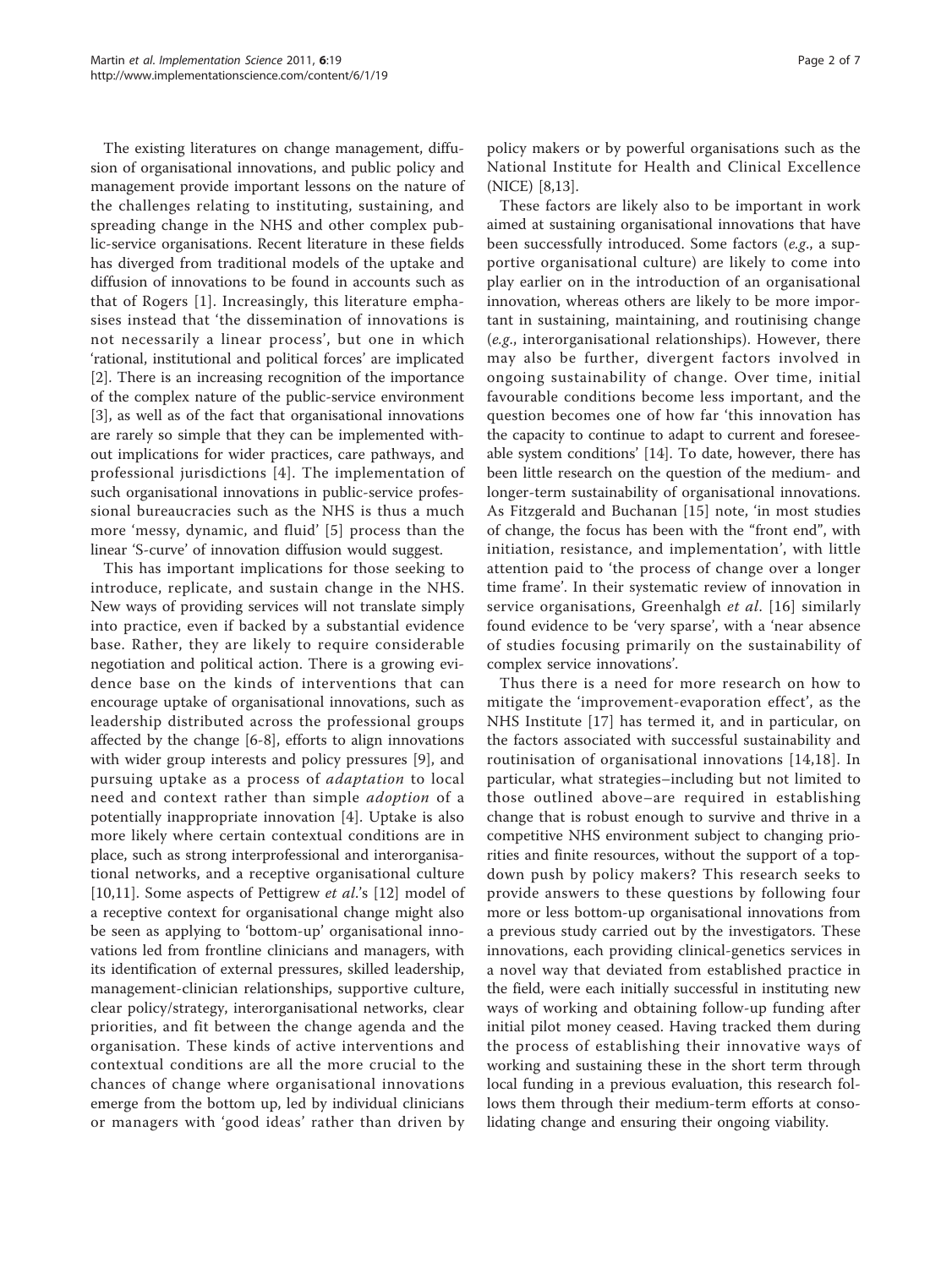### Research question

The principal research question that the study seeks to address is the following: What helps and hinders the medium-term sustainability of micro- and meso-level organisational innovations in the NHS?

#### Aims and objectives

The aims and objectives of the study are as follows:

• To carry out qualitative, comparative case-study research at four sites in which a novel way of delivering genetics services has been sustained in the period following pilot funding from the Department of Health and to combine this with secondary analysis of data previously collected in these sites as part of an evaluation of genetics service initiatives.

• To use this work to develop theoretically informed, generalisable knowledge about the facilitators and barriers in the sustaining and establishment of innovative approaches to service delivery and organisation in the medium-term period following initial introduction. As well as contributing to the academic evidence base, these lessons will be of use to NHS policy makers, managers, and clinicians involved in creating receptive contexts and acting effectively to support the ongoing survival and development of novel ways of delivering services, beyond initial funding decisions.

• To disseminate these findings through various means, including via National Institute for Health Research (NIHR) Collaborations for Leadership in Applied Health Research and Care (CLAHRCs) to reach researchers and practitioners involved in the translation of new ways of working into routine NHS practice, via partnerships with Macmillan Cancer Support and the NHS Genetics Education and Development Centre to reach practitioners involved in developing new services in these fields, and through peer-reviewed publications targeting the academic community.

# Methods/design

This study consists of a follow-up study that builds on a recently completed (autumn 2008) evaluation of new approaches to providing genetics services in the NHS. The original evaluation was a qualitative, longitudinal study that examined 11 theoretically sampled cases of organisational innovation in the provision of genetics services, involving, variously, reconfigured care pathways; alternative settings of care across the primary, secondary, and tertiary sectors; and new divisions of responsibility between professions and specialities. This study involves further research in a subsample of 4 of the 11 sites, all of which were initially successful in sustaining their work beyond their pilot periods but which differ in their clinical focus, health-service sector, and interprofessional division of labour. By conducting secondary analysis of the original data set and then revisiting these sites around 30 months after the initial three years of fieldwork were completed, this comparatively small-scale study will create a rich, longitudinal data set that allows a nuanced understanding of the medium-term sustainability of these services, taking account of contextual and process differences between the theoretically sampled sites [\[19](#page-6-0)] and understanding contemporary challenges and resolutions in their historical, path-dependent contexts [[20\]](#page-6-0).

#### Design and theoretical/conceptual framework

The research is informed by the empirical and theoretical literature outlined above. While building on traditional notions of innovation adoption, diffusion, and sustainability, recent research has also drawn attention to the deficiencies of linear models of uptake in relation to complex public-service organisations and professional bureaucracies such as the NHS [[4](#page-6-0),[6](#page-6-0),[10](#page-6-0),[16\]](#page-6-0). Instead, these studies emphasise the need to account for complications in the uptake and sustainment of organisational innovations by viewing these as processes of negotiation among multiple interested stakeholder groups [[4](#page-6-0)] and by understanding sustainability in the contexts of organisation, system, and history [[12](#page-6-0)]. This requires a simultaneous attention to both structure and agency, acknowledging the powerful institutions that structure organisational practices, professional relationships, and individual actions but also recognising the ability of individuals and groups to challenge and transform existing institutions [[21\]](#page-7-0). Understanding the processes through which institutions are transformed requires close attention to particular settings to provide insight into how actors embedded in particular fields seek to implement and sustain change [\[22](#page-7-0)].

In keeping with these conceptual frameworks, the study deploys a theoretical sampling strategy to select four sites from the prior study that converge and differ in respects that (based on the literature and on the contextual understanding developed in the earlier evaluation) are likely to determine the challenges around sustainability and appropriate responses to these challenges (see 'Sampling, setting, and context' below), giving the research wider relevance across the health service and aiding generalisability [\[19](#page-6-0)]. The study aims to understand the challenges faced in sustaining organisational innovation beyond the initial stages of adoption and adaptation, which have formed the focus of most prior research [[15,16\]](#page-6-0), and how various factors relating to (interalia) the organisational structures of different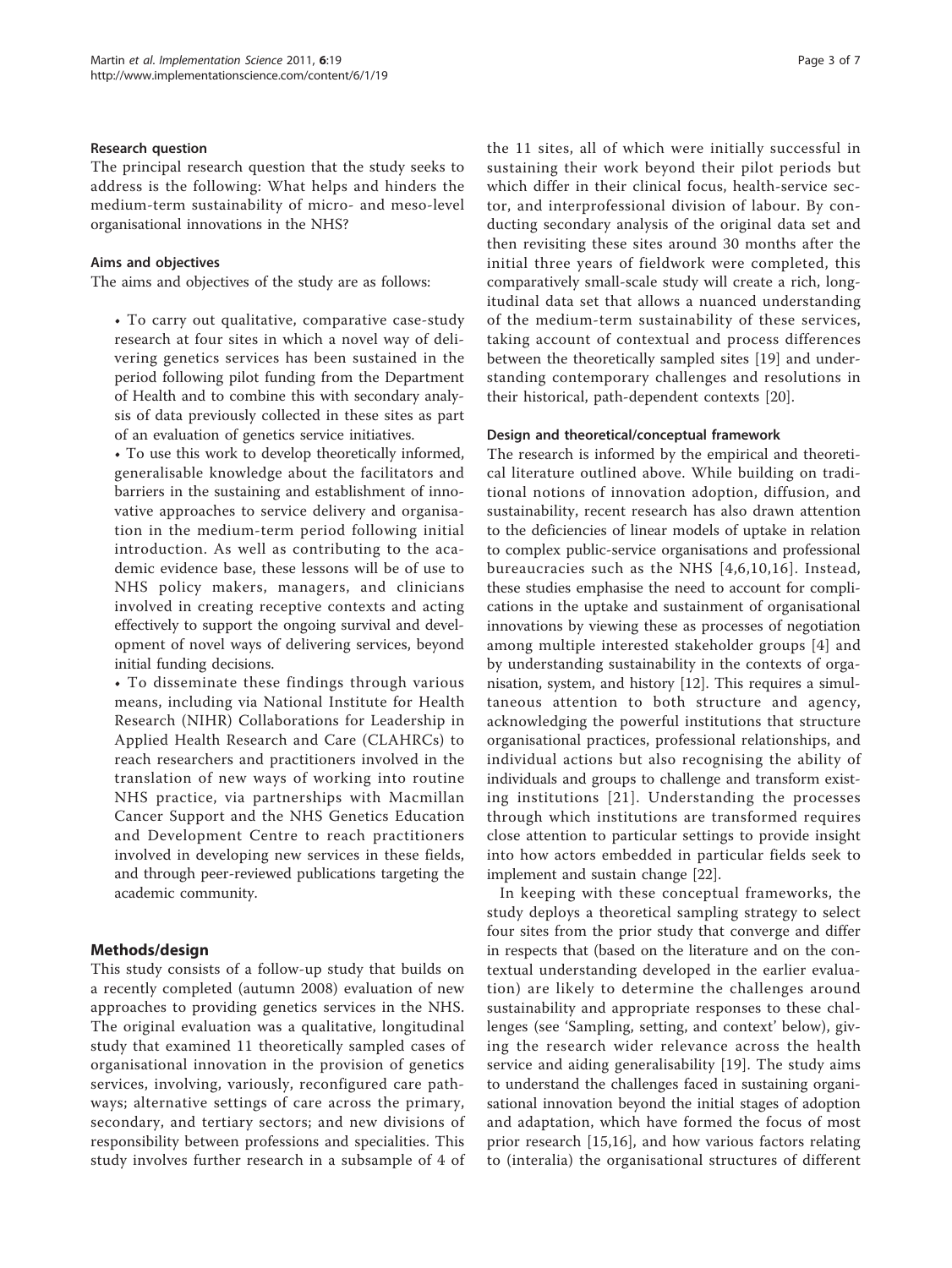health-service contexts, the characteristics of the organisational innovation being sustained, and the agency of various influential stakeholders interact to affect the prospects for the sustainability of the innovation. The study will pay particular attention to the movement from initial sustainability with local money to the medium-term process of 'embedding' these ways of delivering services in the fabric of the local NHS. As noted above, little research has addressed this question up until now, with most inquiry focused on the front end of service innovation. However, the emergent literature [[23\]](#page-7-0)–as well as our previous evaluation and some of the findings it has produced [[8](#page-6-0),[24\]](#page-7-0)–indicates some of the issues worthy of particular attention. Sibthorpe et al. [[14](#page-6-0)], for example, suggest that while favourable conditions (e.g., a risk-accepting organisational environment) may be crucial in enabling an innovation to get off the ground, these become less important over time as service moves into sustaining initial gains, and so the ability of a service to demonstrate its effectiveness and worth becomes more important–as too does the skill of leaders and teams in generating the maximum political capital from this. Our own research from the earlier evaluation–which covered not just the establishment of the organisational innovations but also their initial efforts, successful and unsuccessful, in making these sustainable–affirms this suggestion to some extent, highlighting the importance of effective, dispersed leadership in ensuring that a critical mass of powerful actors in the local network of organisations is aware of the advantages of the new model of service delivery [\[8](#page-6-0)]. However, our findings also indicated that the process may be more cyclical, with the achievement of sustainability requiring ongoing innovation and reinvention to appeal to the divergent criteria used to judge success by different audiences (referring clinicians, general managers, primary care commissioners), at least in the short term [[24\]](#page-7-0). In some of our cases, initial sustainability was achieved through the mobilisation of more or less informal coalitions of clinicians, managers, and service users in support of ongoing funding; others pursued a strategy of alignment with formal organisational priorities to secure the buy-in of senior-level managers and prevent improvement evaporation [\[8,9](#page-6-0),[25,26\]](#page-7-0). As described in more detail below, this new study will enable us to revisit these findings–and the way in which different organisational contexts demand different strategies, with varying levels of success–specifically in the light of the emergent literature on sustainability and to consider them explicitly in addressing the transition from introduction, through to initial sustainability, through to local funding, to the medium- and longer-term sustainability that secures the place of services as established components of the local health economy.

By employing a comparative case-study approach that covers a breadth of different NHS contexts and stakeholders, the study aims to produce generalisable knowledge about the process of sustainability, with practical and theoretical application across and beyond the health service. The overall clinical context of the four casestudy sites–genetics–was chosen as being typical of other clinical areas that lack the political and popular interest of high-profile priority areas (e.g., cancer treatment or emergency department waiting times) and that cannot therefore rely on centrally driven changemanagement efforts. Instead, they require bottom-up agency through the work of frontline clinicians and managers, and while there may be particular lessons of interest to managers of clinical-genetics services, the findings will be relevant and generalisable to other areas of NHS provision that are similarly 'politically marginal' to the high-profile priorities and targets that drive much NHS behaviour [\[27](#page-7-0)]. The issues faced in sustaining new genetics services, then, are similar to those faced in other relatively marginal areas of NHS provision, and in an NHS faced with severe restraints on budget, the challenges facing such areas in achieving sustainability are likely to become more acute. The cross-sectoral nature of genetics provision makes it an especially suitable site for research of this kind, and the sampling strategy takes in case-study sites from primary, secondary, and tertiary care; sites with leaders from multiple professional groups; and sites in which locally developed and more centrally driven innovations are being sustained. Genetics is the common denominator across these sites, which are then sampled according to these key, theoretically informed variables of interest.

### Sampling, setting, and context

Four case-study sites from the earlier evaluation have been chosen as sites for this follow-up research. These have been sampled, following the theoretical sampling approach outlined by the likes of Eisenhardt and Yin [[19,](#page-6-0)[28\]](#page-7-0), on the basis of consistencies and divergences in several characteristics that the literature, and our prior study, suggests are likely to be important in their paths to sustainability: clinical speciality, degree to which the original innovation derived from an evidence-based model, professional affiliation of service lead, sector in which organisational innovation is located, and mode by which initial postpilot sustainability was achieved. Of particular interest among these characteristics are the sector of the health service in which the innovation is being sustained (primary care versus secondary/tertiary hospital-based settings) [\[24\]](#page-7-0) and the degree to which the innovation draws on some form of evidence base or is based on a locally designed approach to the reorganisation of care [\[16](#page-6-0)]. The former will have significant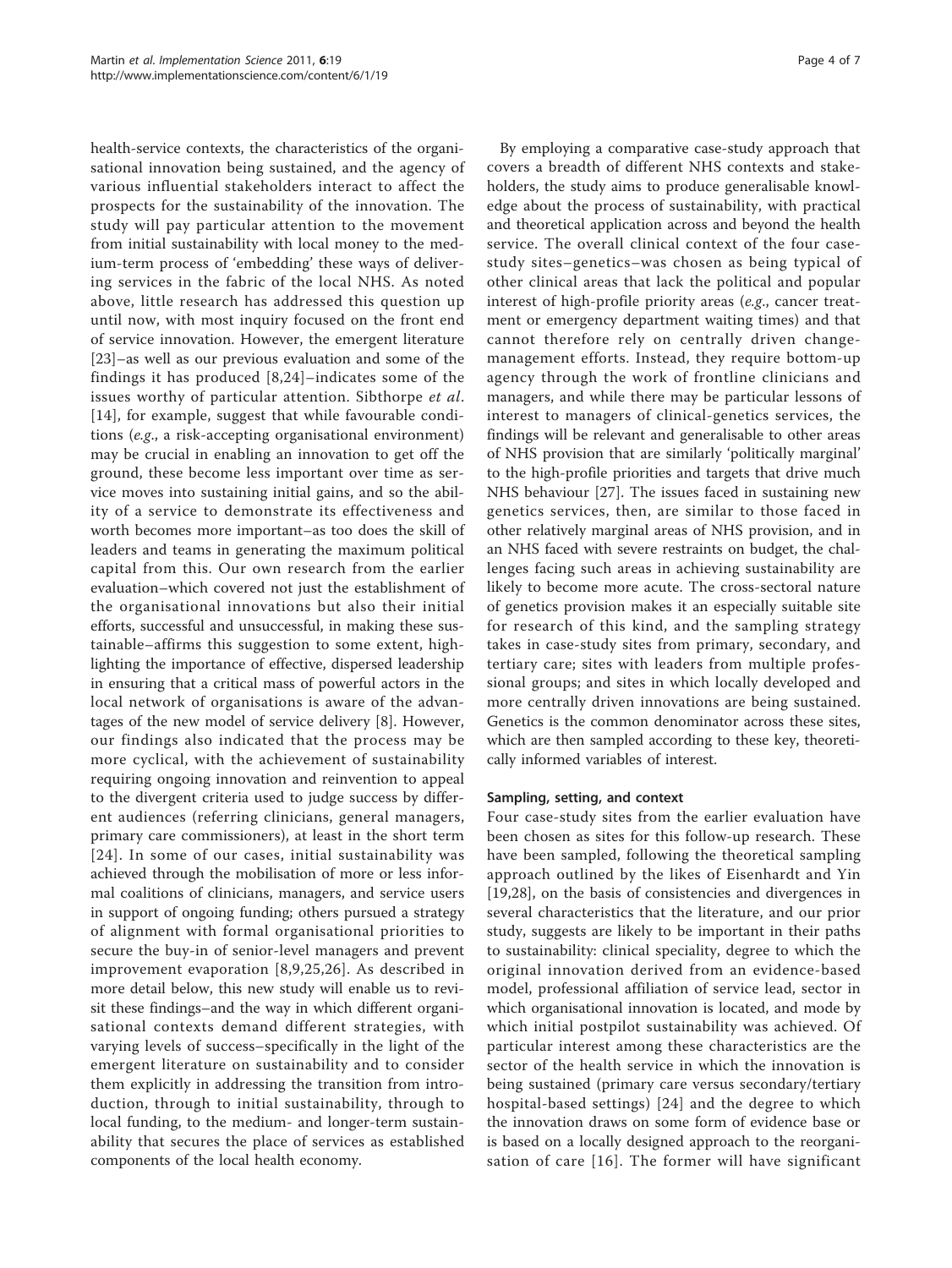implications for how sustainability might be achieved (in terms of strategies and choice of funding), while the latter has particular implications for credibility of the organisational innovation with different groups of stakeholders. These variables are therefore given particular prominence in our sampling strategy. Table 1 gives details of the features of the four sites and how they embody the characteristics noted above.

Beyond these descriptive characteristics, the four cases differ in their subsequent paths into postpilot sustainability: while three have continued to enjoy ongoing funding, case B has since had funding from one source dropped and is seeking to replace this with alternative funding. Leads of all four sites, however, have agreed to involvement in the study, and the challenges faced by case B in reestablishing itself, having initially seemingly achieved sustainability, will further increase the richness provided by the sample.

# Data collection

The study will repeat those methods used in the prior evaluation, using in-depth interviews with key stakeholders, observations of relevant meetings, and documentary analysis. Interview schedules will be developed in the course of the review of the existing literature and secondary analysis of the prior evaluation's data set from these four sites; however, they are likely to cover a number of areas, the importance of which is already evident from our earlier work in these sites and others and knowledge of the literature. These areas include the changing nature of leadership in the sites; the development of the function and remit of the projects through time, especially during the transition from introducing the innovation through adapting it to the changing needs of the local health economy; the audiences whose input and/or approval is crucial to the sustainability of the projects; relationships with commissioners and other influential stakeholders, clinical and nonclinical; and the

|  | Table 1 Characteristics of case-study sites |  |  |  |
|--|---------------------------------------------|--|--|--|
|--|---------------------------------------------|--|--|--|

role of service-user involvement in determining need for projects and securing commitment from budget holders and decision makers.

Participants in the research will include those previously included plus a wider group of stakeholders with influence on medium-term sustainability (e.g., business managers, commissioners, primary care trust executives). Preliminary discussions with individuals at the four case-study sites suggest that the numbers of relevant stakeholders involved in the process vary from around 5 to 10, and so allowing for a degree of 'snowball sampling' through interviews, it is anticipated that around 25 to 45 interviews will be conducted. Observational work will include meetings relevant to the question of sustainability of the projects, and so the amount of observational work will depend on the number of such meetings taking place during the course of the study. Up to three meetings at each site will be observed to provide an understanding of current issues and how these are negotiated among the stakeholders involved in the projects. Interview schedules, observation methods, and documentary analysis will pay attention to areas considered important in sustainability from the earlier research and the literature (e.g., leadership, policy context, collaboration across boundaries, plus the specific areas noted above) but will remain open to issues that emerge through data collection.

## Data analysis

There will be two stages of data analysis. The first stage will involve a secondary analysis of data collected in the four sites in the course of the earlier evaluation. This will involve GPM (who was the lead researcher at the four case-study sites in the earlier evaluation) and the researcher, who will independently review transcripts from the original study and reanalyse them in terms of challenges and solutions around sustainability, establishment, and routinisation. This secondary analysis, along

|                                                 | Organisational innovation based on evidence-based Locally designed organisational innovation<br>model                                             |                                                                                                                                                                                     |
|-------------------------------------------------|---------------------------------------------------------------------------------------------------------------------------------------------------|-------------------------------------------------------------------------------------------------------------------------------------------------------------------------------------|
| Primary care-based organisational<br>innovation | Case A<br>Clinical speciality: cancer genetics<br>Led by a nurse<br>Commissioned by PCT                                                           | Case B<br>General primary care genetics<br>Led by a general practitioner<br>Commissioned by PCT initially, funding currently<br>halted                                              |
| Hospital-based organisational<br>innovation     | Case C (tertiary care)<br>Clinical speciality: cancer genetics<br>Led by a consultant clinical geneticist<br>Commissioned by a consortium of PCTs | Case D (secondary care)<br>Other clinical speciality <sup>a</sup><br>Jointly led by genetics and mainstream<br>consultants<br>Funded through integration into mainstream<br>service |

<sup>a</sup>To preserve anonymity, the clinical speciality of this site is not disclosed (since it was one of only a few). It is a lower-profile clinical area than cancer. PCT = primary care trust.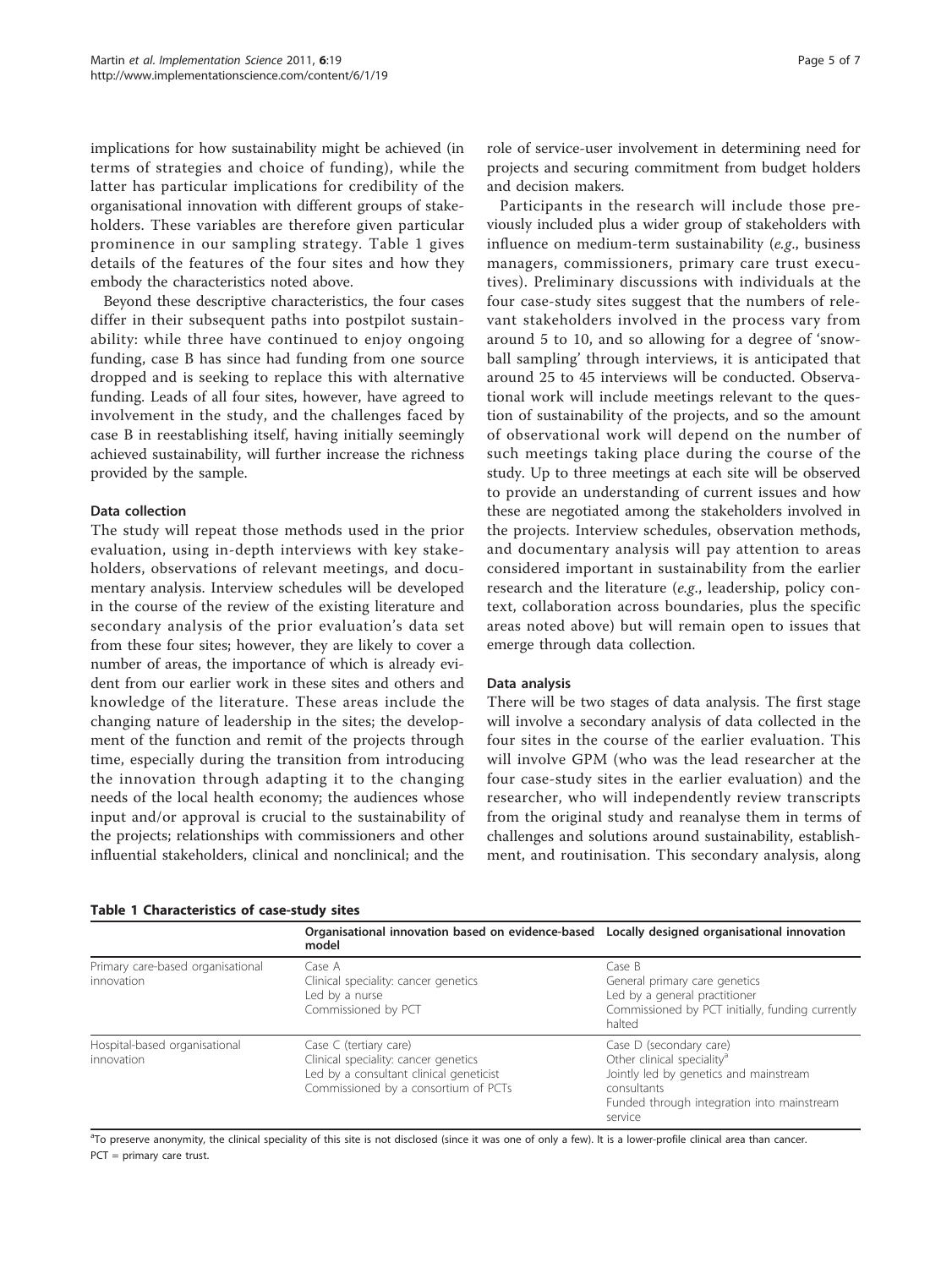<span id="page-6-0"></span>with review of the relevant literature, will help to inform interview schedules, observation, and documentary analysis during the fieldwork stage of the project.

Following the fieldwork, the newly collected data will be subjected to analysis led by the researcher but involving input from the whole team and combined with the findings from the secondary analysis of the data from the earlier evaluation. Given the limited time available in the context of a one-year project, a key issue in ensuring that this analysis is fit for our purposes will be balancing a focus on the issues known to be important from earlier work (the extant literature and our own work in this field) with an openness to unexpected findings that emerge from the data. Our approach to achieving this balance will involve using a model adapted from Ritchie and Spencer's [[29](#page-7-0)] framework approach, which is especially well suited to policy-relevant research. This involves the mapping of the data onto predefined categories pertaining to the research question in a framework that enables both within-case analysis of how issues relate to one another (e.g., how 'sustainability strategy' relates to the sector in which the service is based) and cross-case analysis of these categories. Using this approach will also facilitate an explicitly longitudinal understanding of the data, with data categories subdivided according to the point in time at which data were collected, permitting a comparative analysis of how these issues have developed and become reframed through time. This approach will, however, be complemented by a more inductive mode of analysis, whereby GPM and the researcher will code data independently of one another at each site, identifying extra categories considered to be of importance to the research question, additional to those predefined on the basis of the literature and the reanalysis of data from the original evaluation. By combining the top-down framework approach with a certain amount of bottom-up (but focused) inductive analysis, the project will make the best use possible of the limited time available to ensure an analysis that takes into account existing knowledge, remains open to new findings in what is still a developing field, and, above all, is clearly focused on the research question.

#### Acknowledgements and funding

This project was funded by the National Institute for Health Research Service Delivery and Organisation programme (project number 09/1001/40). Visit the SDO website for more information. The views and opinions expressed herein are those of the authors and do not necessarily reflect those of the NIHR SDO programme or the Department of Health.

#### Author details

<sup>1</sup>Department of Health Sciences, University of Leicester, Leicester, UK. <sup>2</sup>Business School, University of Warwick, Coventry, UK. <sup>3</sup>Management School, University of Sheffield, Sheffield, UK. <sup>4</sup>Business School, University of Nottingham, Nottingham, UK.

#### Authors' contributions

GPM conceived the idea for the study and led the intellectual development, funding application, and realisation. GC, RF, and RM contributed to the drafting and development of the study. All authors reviewed and agreed on the final manuscript.

#### Competing interests

The authors declare that they have no competing interests.

Received: 27 January 2011 Accepted: 14 March 2011 Published: 14 March 2011

#### References

- 1. Rogers E: Diffusion of innovations. Fifth edition. New York: The Free Press; 2003.
- 2. Denis JL, Hebert Y, Langley A, Lozeau D, Trottier LH: [Explaining diffusion](http://www.ncbi.nlm.nih.gov/pubmed/12146784?dopt=Abstract) [patterns for complex health care innovations.](http://www.ncbi.nlm.nih.gov/pubmed/12146784?dopt=Abstract) Health Care Management Review 2002, 27:60-73.
- 3. Bate P: Changing the culture of a hospital: from hierarchy to networked community. Public Administration 2000, 78:485-512.
- 4. Fitzgerald L, Ferlie E, Wood M, Hawkins C: Interlocking interactions, the diffusion of innovations in health care. Human Relations 2002, 55:1429-1449.
- 5. Dopson S, FitzGerald L, Ferlie E, Gabbay J, Locock L: [No magic targets!](http://www.ncbi.nlm.nih.gov/pubmed/12146782?dopt=Abstract) [Changing clinical practice to become more evidence based.](http://www.ncbi.nlm.nih.gov/pubmed/12146782?dopt=Abstract) Health Care Management Review 2002, 27:35-47.
- 6. Buchanan DA, Addicott R, Fitzgerald L, Ferlie E, Baeza JI: Nobody in charge: distributed change agency in healthcare. Human Relations 2007, 60:1065-1090.
- 7. Neath A: Layers of leadership: hidden influencers of healthcare. In The sustainability and spread of organizational change. Edited by: Buchanan D, Fitzgerald L, Ketley D. London: Routledge; 2007:150-168.
- 8. Martin GP, Currie G, Finn R: Leadership, service reform, and public-service networks: the case of cancer-genetics pilots in the English NHS. Journal of Public Administration Research & Theory 2009, 19:769-794.
- 9. Martin GP, Finn R, Currie G: [National evaluation of NHS genetics service](http://www.ncbi.nlm.nih.gov/pubmed/17520352?dopt=Abstract) [investments: emerging issues from the cancer genetics pilots.](http://www.ncbi.nlm.nih.gov/pubmed/17520352?dopt=Abstract) Familial Cancer 2007, 6:257-263.
- 10. Ferlie E, Fitzgerald L, Wood M, Hawkins C: The nonspread of innovations: the mediating role of professionals. Academy of Management Journal 2005, 48:117-134.
- 11. Jones J: Sustaining and spreading change: the patient booking case experience. In The sustainability and spread of organizational change. Edited by: Buchanan D, Fitzgerald L, Ketley D. London: Routledge; 2007:126-149.
- 12. Pettigrew A, Ferlie E, McKee L: Shaping strategic change London: Sage; 1992. 13. Martin GP, Currie G, Finn R: Reconfiguring or reproducing intraprofessional boundaries? Specialist expertise, generalist knowledge and the 'modernization' of the medical workforce. Social Science & Medicine 2009, 68:1191-1198.
- 14. Sibthorpe BM, Glasgow NJ, Wells RW: [Emergent themes in the](http://www.ncbi.nlm.nih.gov/pubmed/16296958?dopt=Abstract) [sustainability of primary health care innovation.](http://www.ncbi.nlm.nih.gov/pubmed/16296958?dopt=Abstract) Medical Journal of Australia 2005, 183:S77-S80.
- 15. Fitzgerald L, Buchanan D: The sustainability and spread story: theoretical developments. In The sustainability and spread of organizational change. Edited by: Buchanan D, Fitzgerald L, Ketley D. London: Routledge; 2007:227-248.
- 16. Greenhalgh T, Robert G, Macfarlane F, Bate P, Kyriakidou O: [Diffusion of](http://www.ncbi.nlm.nih.gov/pubmed/15595944?dopt=Abstract) [innovations in service organizations: Systematic review and](http://www.ncbi.nlm.nih.gov/pubmed/15595944?dopt=Abstract) [recommendations.](http://www.ncbi.nlm.nih.gov/pubmed/15595944?dopt=Abstract) Milbank Quarterly 2004, 82:581-629.
- 17. NHS Institute: Sustainability and its relationship with spread and adoption Coventry: NHS Institute for Innovation and Improvement; 2007.
- 18. May C, Finch T, Mair F, Ballini L, Dowrick C, Eccles M, Gask L, MacFarlane A, Murray E, Rapley T, Rogers A, Treweek S, Wallace P, Anderson G, Burns J, Heaven B: [Understanding the implementation of complex interventions](http://www.ncbi.nlm.nih.gov/pubmed/17880693?dopt=Abstract) [in health care: the normalization process model.](http://www.ncbi.nlm.nih.gov/pubmed/17880693?dopt=Abstract) BMC Health Services Research 2007, 7:148.
- 19. Eisenhardt KM: Building theories from case study research. Academy of Management Review 1989, 14:532-550.
- 20. Pollitt C: Hospital performance indicators: how and why neighbours facing similar problems go different ways - building explanations of hospital performance indicator systems in England and the Netherlands.